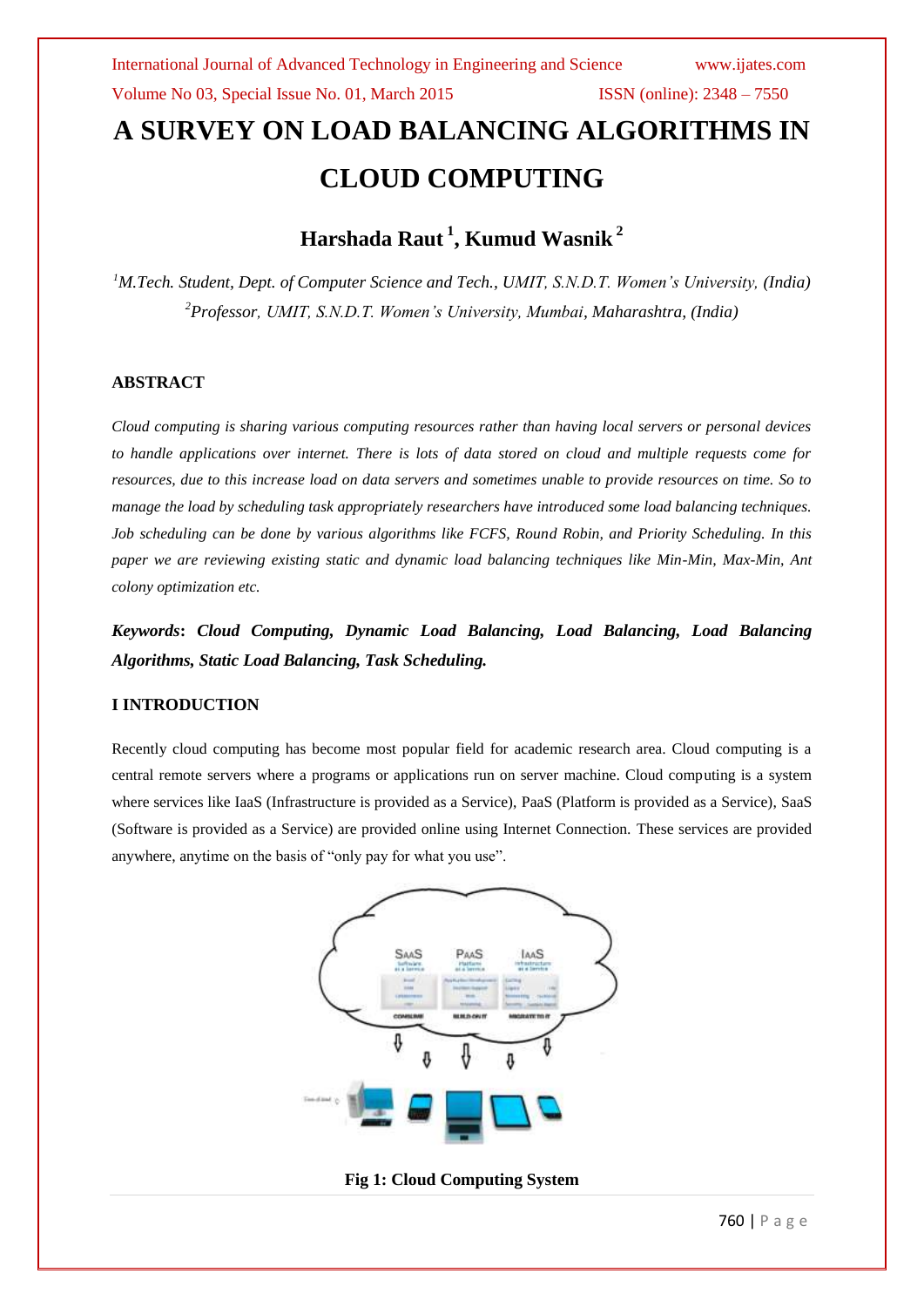# International Journal of Advanced Technology in Engineering and Science www.ijates.com Volume No 03, Special Issue No. 01, March 2015 ISSN (online): 2348 – 7550

Cloud Computing consists of Virtual machine, Host, Servers. User need not to worry about maintenance of any software, it is the responsibility of cloud service provider to provide the needed resources to user. On the basis of package the user gets the services from service provider, but to use cloud services user needs continuous internet connection. It is the responsibility of cloud Service provider to provide resources to user as per user's demand. Fig.1 shows cloud computing system where cloud services SaaS, PaaS, IaaS are provided to uses.

The cloud appears to be a single point of access for all the computing needs of consumers. It is difficult to manually assign tasks to computing resources in clouds because hundreds of thousands of virtual machines (VMs) are used [1]. Service provider should provide all cloud services to user efficiently, but sometimes due to too many requests from users to utilise resources machine may get overloaded. In results, it is unable to provide resources to users and performance falls down. To avoid this, a good scheduling algorithm is required. Scheduling algorithm helps to provide resources to all users, use all machines and make sure there should not be under loading or overloading machines.

There are 4 Types of Cloud Deployment Models:

*Private Cloud*

This model is build where single organisation wants its own cloud infrastructure for private use. This may be managed by internally or by a third Party.

*Public Cloud*

In this type of model a cloud infrastructure is provided to all users with less access restrictions. Service is easily available and free to all users so it is less secure.

*Community Cloud*

This infrastructure is used by some specific organizations which are in the same group. This infrastructure may be managed by internally or by a third party.

*Hybrid Cloud*

Hybrid is consisting of more than 1 cloud which may be combination of Private, Public or Community Cloud. These clouds would typically be created by the enterprise and management responsibilities would be split between the enterprise and cloud provider [2].

#### **II LOAD BALANCING IN CLOUD COMPUTING**

In cloud computing load balancing is a major issue. As the time passes number of users may get increase and this will also increase the load on server and decrease the performance of functions provided by cloud service provider. If there are multiple requests at a same time from different users for resource utilization then it create a long queue on server and increases a response time and to avoid this, divide the task among all available machines and balance a system. If resources are less compared to requests then it may delay the response to clients and server may not be able to fulfil all demands of clients.

Load Balancing is dividing total amount of work in all available machines for execution. To balance a load, each task should be scheduled very carefully so every user may get service in less waiting time. There are various algorithms used for load balancing like Round robin, Ant colony optimization, Particle Swarm Optimization, Max-Min, Min-Min etc.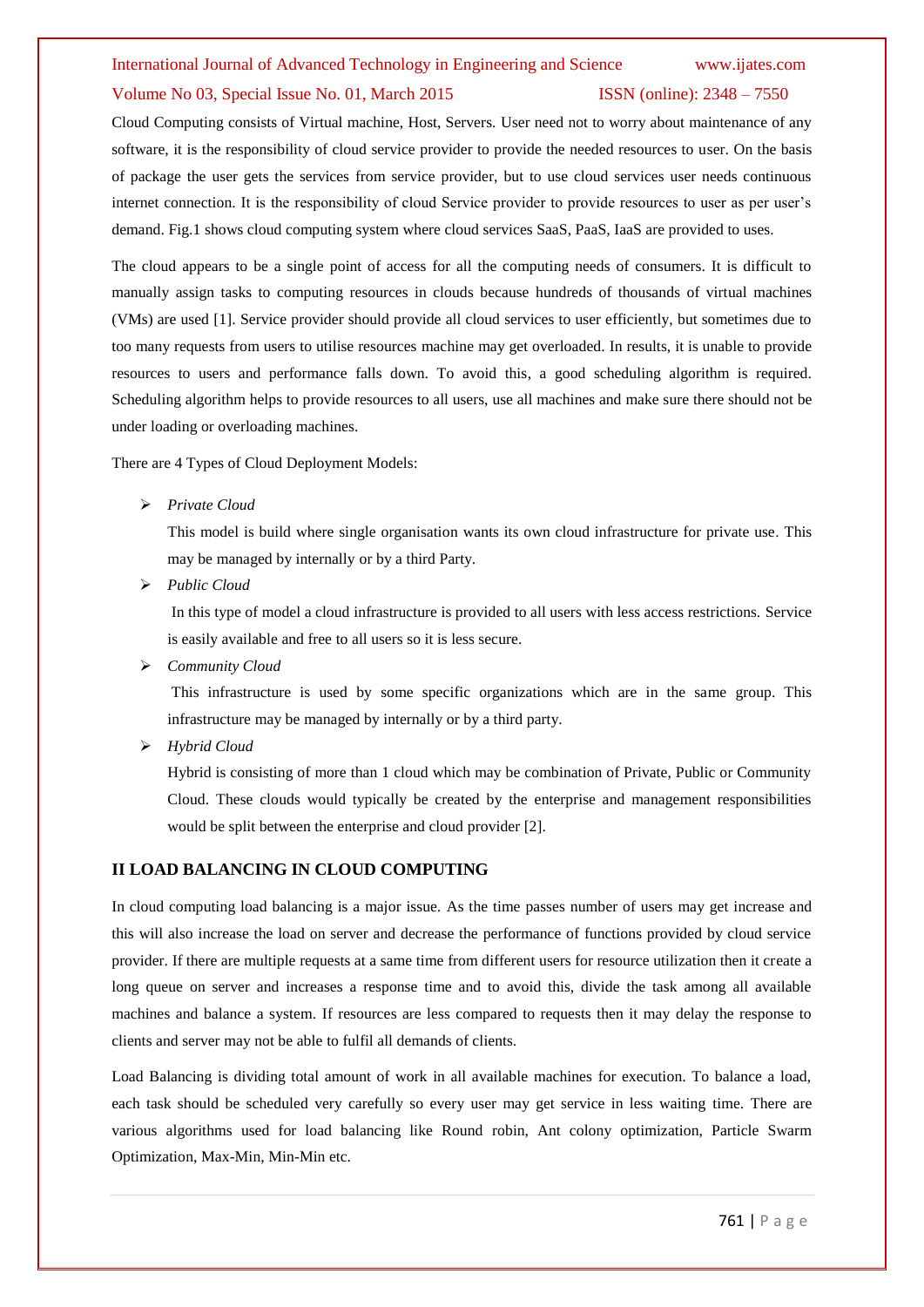# International Journal of Advanced Technology in Engineering and Science www.ijates.com

#### Volume No 03, Special Issue No. 01, March 2015 ISSN (online): 2348 – 7550

The aim of load balancing is as follows:

- Quick response time from service provider
- The availability of resources in less waiting time
- No system failure for large task
- Provide the service to every user
- Improve performance
- Accommodate future modification[3]

Fig 2. shows a framework of under which load balancing algorithms work in a cloud computing environment. Cloudlet submits tasks to Job Manager and then Job Manager gives all jobs to Load Balancer. Load Balancer applies Load Balancing Algorithm for Submitted Tasks and schedule all task such that each Virtual Machine will get equal number of task for execution.





#### **2.1 Load balancing can be done by two types**

#### **2.1.1 Static load balancing**

Load is balanced by dividing the tasks before starting of execution in machine. In static load balancing, Load dividing decision does not depend upon the current state of machine.

Round Robin, Opportunistic Load Balancing, Min-Min, and Max-Min are the static load balancing algorithms.

#### **2.1.2 Dynamic load balancing**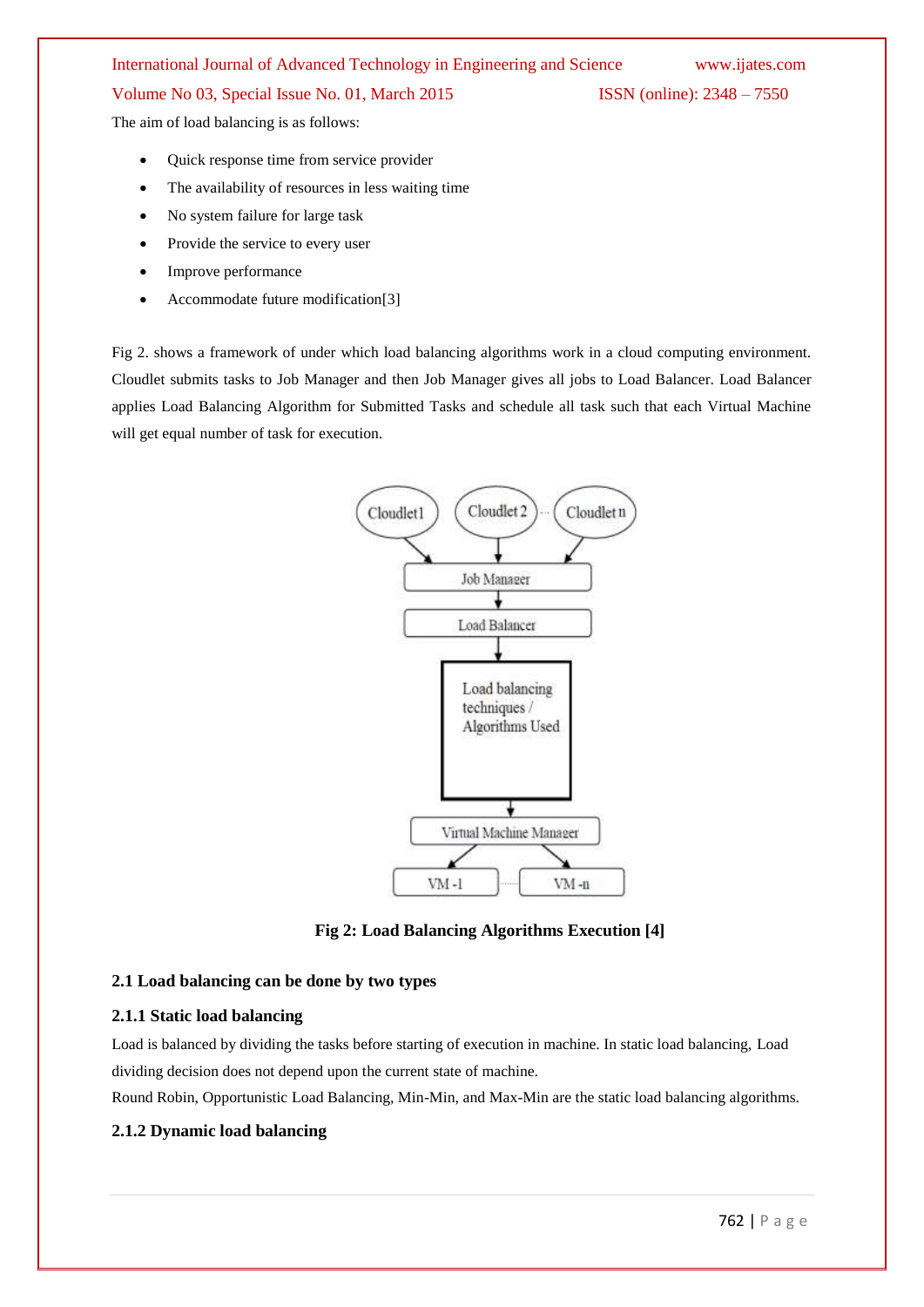# International Journal of Advanced Technology in Engineering and Science www.ijates.com Volume No 03, Special Issue No. 01, March 2015 ISSN (online): 2348 – 7550

Load is balanced by considering the current state of the machine and then decision is made. It checks the network and assign task to machine which is underloaded or ideal.

Ant Colony Optimization, Honeybee Foraging, Biased Random Sampling, Active Clustering are the Dynamic load balancing algorithms.

#### **II EXISTING LOAD BALANCING ALGORITHMS**

In this section we discuss various load balancing algorithms which are already implemented and are available for load balancing.

Ant colony optimization (ACO) algorithm is proposed by Marco Dorigo in 1992. It is inspired from real ants, when searching for a food ant travels randomly and in return trip they deposited some chemical pheromone. On the quantity of this pheromone other ants uses shortest path on which more pheromone value is deposited. This algorithm helps to find a minimum distance from source to destination. In [5] enhancement to ACO algorithm is proposed. Artificial ants moves forward and backward direction to find the overloaded node and update value in pheromone table. Throughput, Response time, less energy consumption is achieved, but it gives less performance.

Honeybee Foraging Behaviour Algorithm is dynamic approach. [6]Baris Yuce et. al proposed enhanced version of Bees algorithm called ANSSA. It is a decentralized honeybee-based load balancing technique. It is a natureinspired algorithm for self-organization. In this algorithm sends bees to selected sites and evaluates a value which is best suited for that site. It gives better result for higher dimensions in local server actions. System Performance is improved with increased system diversity but throughput is not increased with an increase in system size. It is suitable for the conditions where the diverse population of service types is required.

Round Robin is a static behaviour algorithm. It uses time quantum and allocate jobs in first come first serve manner, after allocating jobs to all machine sequentially, it return to first machine and allocate next job if that machine is finishes its time quantum, jobs are not allocated priority wise. In paper [7], Nusrat Pasha et.al proposed enhancement to round robin algorithm. In this, process does not wait for total consumption of resources it move to next service. This achieves resource utilization and better response time. Sometimes more load on server if more processes trying to switch in short time.

Min Min[8] is a static load balancing algorithm. This algorithm selects job with minimum execution time and assigned it to machine which can executes that job in minimum time. This algorithm is suited where small task are more compared to large task as it executes smaller task first and gives less priority to large task in execution. More waiting time for large size task.

Max Min is static load balancing algorithm, this algorithm is overcomes the disadvantage of Min-Min algorithm. In this, select jobs with maximum execution time and assigned it to machine with min completion time [9]. In other words, larger jobs run on slower machine. The enhancement[10] to this Max-min Algorithm is instead of selecting maximum execution time task, selects an Average or nearest greater than average task then overall makespan is reduced and also balance load across resources.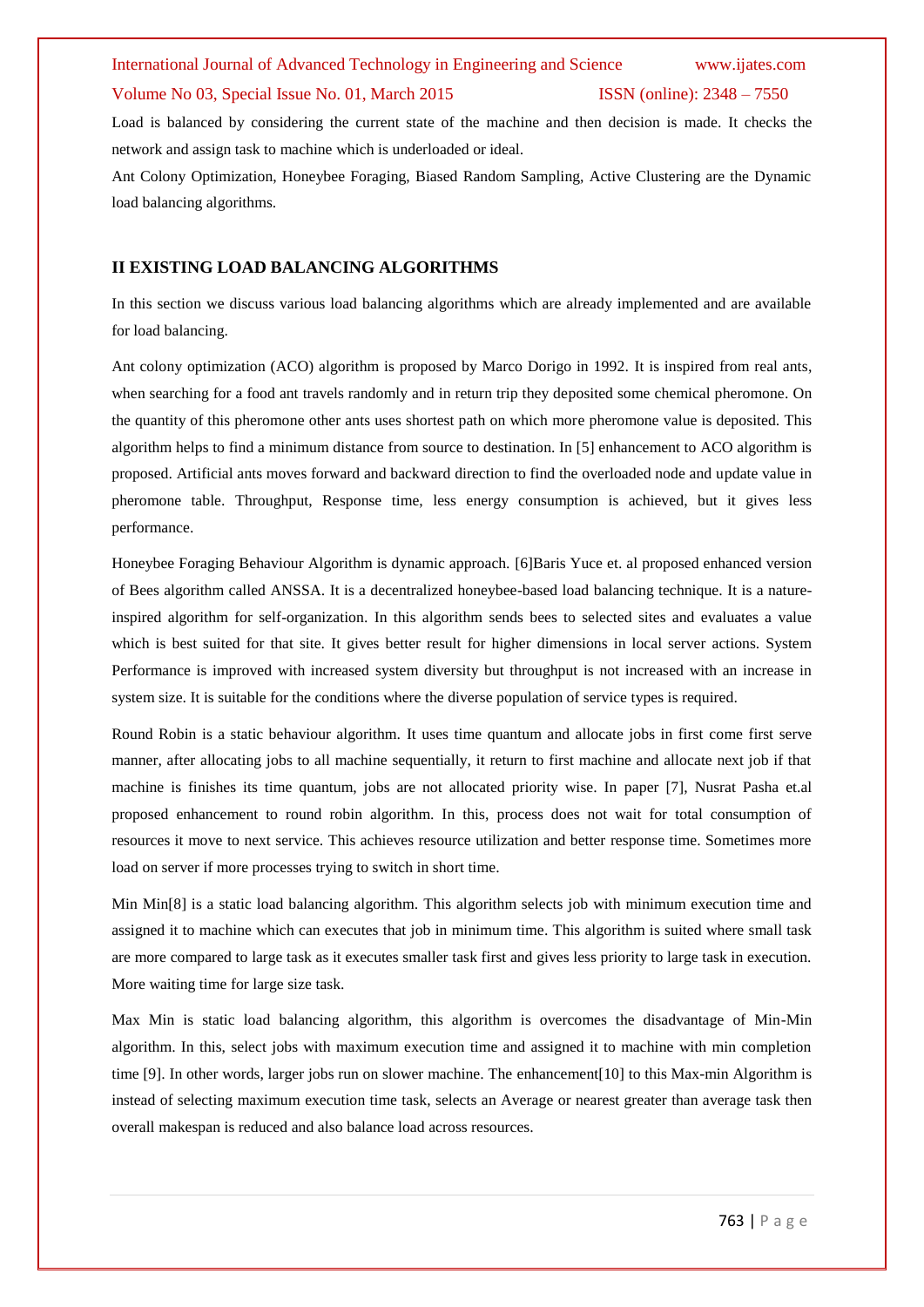International Journal of Advanced Technology in Engineering and Science www.ijates.com

#### Volume No 03, Special Issue No. 01, March 2015 ISSN (online): 2348 – 7550

| <b>Algorithms</b> | <b>Algorithms</b>    | Resource    | <b>Throughput</b> | Response     | Waiting |
|-------------------|----------------------|-------------|-------------------|--------------|---------|
| works in          |                      | Utilization |                   | Time         | Time    |
| Environment       |                      |             |                   |              |         |
| <b>Dynamic</b>    | <b>ACO</b>           | Yes         | Yes               | Yes          | No      |
| <b>Dynamic</b>    | Honeybee<br>Foraging | No          | Yes               | No           | No      |
| Static            | Round<br>Robin       | Yes         | Yes               | $_{\rm Yes}$ | No      |
| Static            | Min Min              | Yes         | $\rm Yes$         | Yes          | Yes     |
| Static            | Max Min              | Yes         | Yes               | Yes          | No      |

### **III COMPARISON TABLE OF EXISTING LOAD BALANCING ALGORITHMS**

#### **IV CONCLUSION**

In this paper, we discussed and compared some load balancing algorithms. To balance a load on vast cloud system a proper scheduling of task is required. For satisfactory service a user needs flexibility in service, easy availability, less waiting time to get resource etc. Incoming jobs can be scheduled according to virtual machine's capacity so that it may avoid the unavailability of service if there are multiple requests on single machine and this will get satisfactory service to cloud users. There is a necessity of permanent solution for load balancing in cloud computing. All algorithms discussed here have some advantages and disadvantages.

#### **REFERENCES**

- [1] Qiyi, H., Tinglei, H., "An Optimistic Job Scheduling Strategy based on QoS for Cloud Computing", IEEE International Conference on Intelligent Computing and Integrated Systems (ICISS), pp.673-675, 2010.
- [2] Rabi Prasad Padhy, Manas Ranjan Patra, Suresh Chandra Satapathy, "Cloud Computing: Security Issues and Research Challenges", *International Journal of Computer Science and Information Technology & Security (IJCSITS), Vol. 1, No. 2,* December 2011
- [3] Dharmesh Kashyap, Jaydeep Viradiya, "A Survey Of Various Load Balancing Algorithms In Cloud Computing", *International Journal of Scientific and Technology Research, Volume 3, Issue 11*, 2014
- [4] N. S. Raghava, Deepti Singh "Comparative Study on Load Balancing Techniques in Cloud Computing", *Open Journal of Mobile Computing and Cloud Computing, Volume 1, Number 1,* August 2014.
- [5] Shagufta Khan, Niresh Sharma, "Effective Scheduling Algorithm for Load balancing (SALB) using Ant Colony Optimization in Cloud Computing", *International Journal of Advanced Research in Computer Science and Software Engineering, Volume 4, Issue 2*, February 2014
- [6] Baris Yuce, Michael S. Packianather, Ernesto Mastrocinque, Duc Truong Pham and Alfredo Lambiase "Honey Bees Inspired Optimization Method: The Bees Algorithm", Insects 1 July 2013; Published: 6 November 2013.